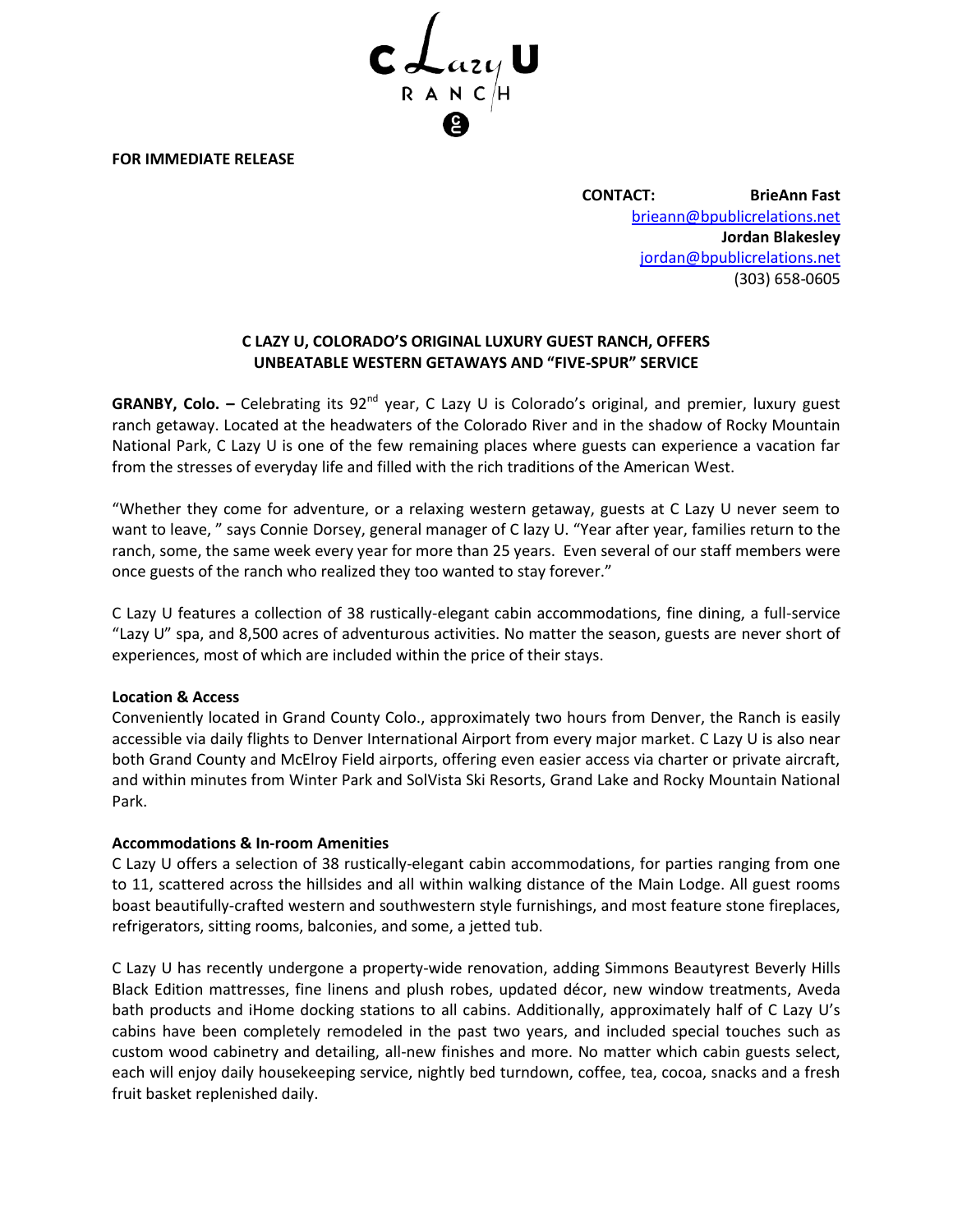For large families, C Lazy U also offers a luxurious private vacation home, Midnight Trail Lodge, which sleeps up to 11. Midnight Trail Lodge includes a private golf cart for transport to and from the Ranch House, only 200 yards away, as well as a gourmet kitchen, collection of master suites, private yard and fire pit, state-of-the-art sound system, private hot tub and three-car garage.

### **Activities**

Warmer weather activities at C Lazy U include horseback riding, swimming in the ranch's outdoor pool, relaxing in the hot tub, tennis on the competition-quality Laykold tennis courts, bicycling, yoga, trap shooting, archery, hunting, hiking, fishing and paddle boating on the ranch's pond, Orvis-endorsed fly fishing in its private stream, horseshoes, basketball, volleyball, bocce ball and zip lining. Winter is also a popular time to visit C Lazy U, with activities including private snowcat tours and backcountry skiing, snow tubing and sledding, horseback riding, hockey and ice skating on the ranch's Zamboni-groomed pond, snowmobiling, snowshoeing, horse-drawn sleigh-rides and cross-country skiing.

Throughout the year, guests are also treated to special educational and enrichment activities, including dessert-making workshops with the Ranch's expert pastry chefs, wine and food pairing classes and more. If guests choose to venture offsite, a variety of nearby activities are also available, including golfing, white water rafting, hot air ballooning, visits to Rocky Mountain National Park and skiing at nearby Winter Park and SolVista Resorts.

### **Children's Program**

An unmatched daily children's program is the cornerstone of C Lazy U's family vacation offering, designed to help teach children and teens skills that build confidence and independence. The program revolves around horseback riding every day – kids ages three-five are given pony rides, while older kids are taken on guided trail rides and given lessons in horsemanship according to their ages and skill levels. Between rides, children enjoy activities such as archery, scavenger hunts, fishing, cookouts, and hay rides in the summer, and tubing, sledding and more in the winter. Teens enjoy off-site camping and hiking excursions, white water rafting and a local rodeo. Counselors are available all day to play with and supervise children, even during the youngests' naptime.

The C Lazy U children's program provides a perfect balance of family time – parents and children spend time together during breakfast and after dinner, while the remainder of the day, kids enjoy supervised social activities and meet new friends, and parents can truly relax, feeling secure that their children are happily occupied. If parents choose, however, they can opt their children out of the program at any time for some additional family adventure.

### **Spa**

C Lazy U recently introduced the new "Lazy U" Spa, a stunning collection of four treatment tents, a sunny relaxation lounge and more, resting in the meadow along the banks of Willow Creek. Guests enjoy traditional treatments such as massages, facials, manicures and pedicures, as well as signature treatments such as the "Cowboy Soak," a relaxing moonlit soak in deep copper tubs overlooking the creek, complete with champagne and strawberries. Massage tents feature glass floors overlooking the rushing waters of the creek below for the ultimate in relaxation, and a myriad of wraps and scrubs made from scratch in the Ranch's kitchen offer an all-natural spa experience.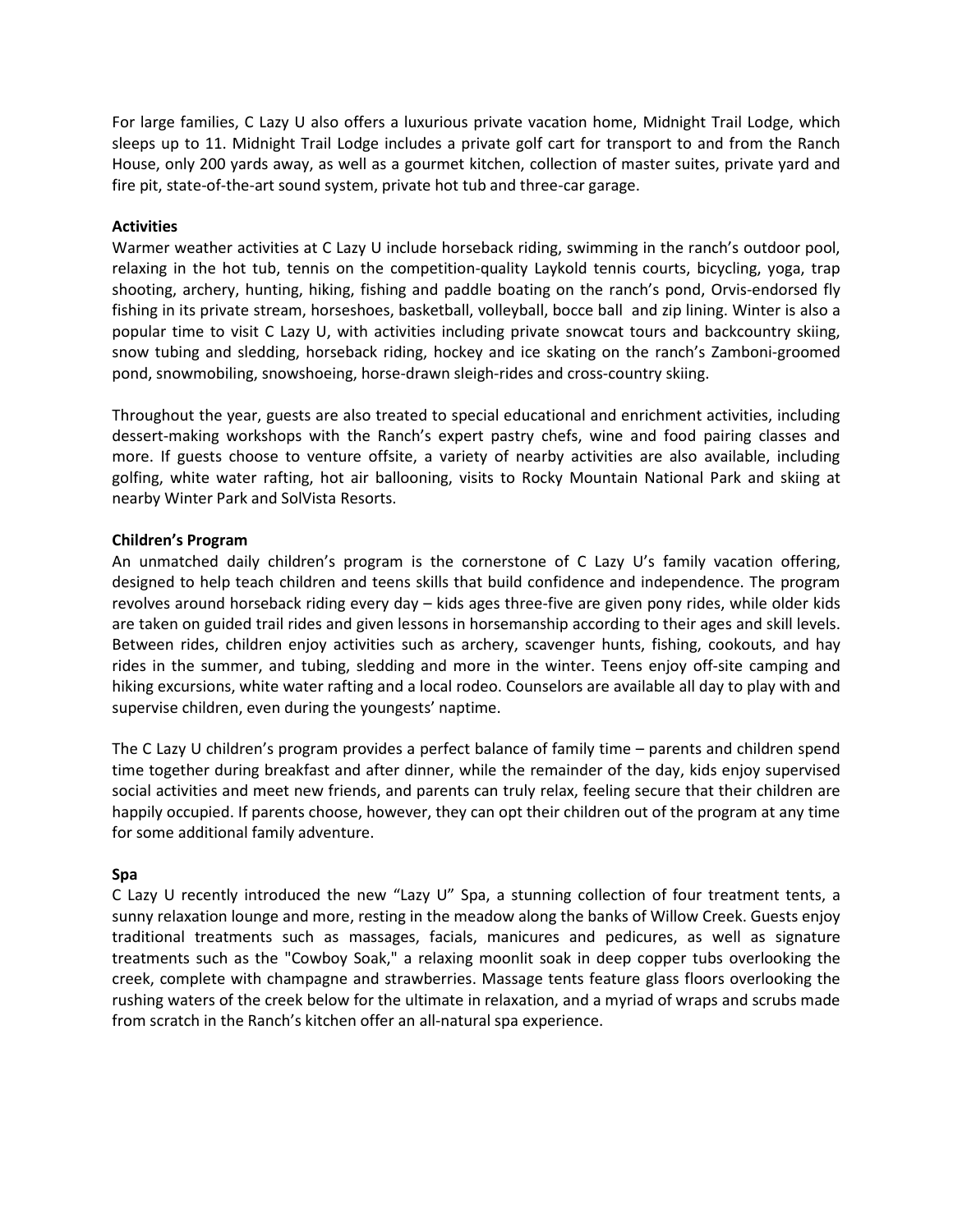### **Riding Program**

The Ranch's signature offering is its renowned horseback riding and horsemanship program. With more than 175 horses, each guest has access to a horse perfectly suited to his or her individual personality and riding ability, and is paired with them exclusively for the duration of the stay. The 12,000-sq. ft. heated indoor riding arena provides year-round riding enjoyment, and miles of trails careen throughout the Ranch's 8,500 acres.

The Ranch's expert wranglers guide twice-daily mountain trail rides, and offer world-class horsemanship lessons focusing on everything from loping to cattle pushing. Riders can choose from slow, medium or advanced instructional riding tours, or concentrate on their skills in a one-on-one riding lesson. The pinnacle of the week is the Ranch's "Shodeo," which includes horseback riding competitions and equestrian-skill events, with a special focus on the children and their newly acquired skills.

### **Dining**

Meals at C Lazy U are served family-style in the rustically elegant dining room, allowing guests to become acquainted with one another, and share stories of their adventures. The daily-changing menus highlight regional specialties, including aged western beef and Rocky Mountain trout, complimented by mouthwatering desserts and an extensive wine list, as well as after-dinner drinks and fireside entertainment.

Meals offer a balance of family and adult-time, with families sharing breakfast, but children enjoying the company of their peers and counselors at lunch and dinner, except for the weekly family lunch cookout. Following dinner each night, children and adults meet in the Patio House for ice cream and shared stories – a favorite of all ages.

### **Meetings, Reunions & Retreats**

C Lazy U is a favorite for family reunions, business retreats, meetings and more, offering an accessible location, yet removed from the unwanted distractions found at urban convention sites. Groups can customize their guest ranch retreat around specific desires and objectives; however, standard packages include group activities, speaking engagements, A/V presentations, themed breaks, picnics, barbecues and other innovative programs to complete the perfect group getaway. Additional team-building activities are also available, including a ropes course, group horsemanship clinics, teepee building challenges, and games like Amazing Race, relays and scavenger hunts. The Ranch can accommodate groups of up to 75 in a variety of indoor and outdoor meeting spaces, and groups of 40 or more can book C Lazy U exclusively.

# **Weddings**

C Lazy U offers an unparalleled wedding experience. An on-site wedding coordinator is available to assist brides and grooms in organizing weddings of 50-80 people, and buyouts are encouraged. A variety of scenic backdrops are available for the ceremony, including the "Woodsie" reservoir overlook, the Ranch's private pond, the stunning meadow, or at the Ranch's Lodge or Patio House. Following the celebration, C Lazy U's secluded honeymoon cabin or luxury "glamping" tent is the perfect place to end the night.